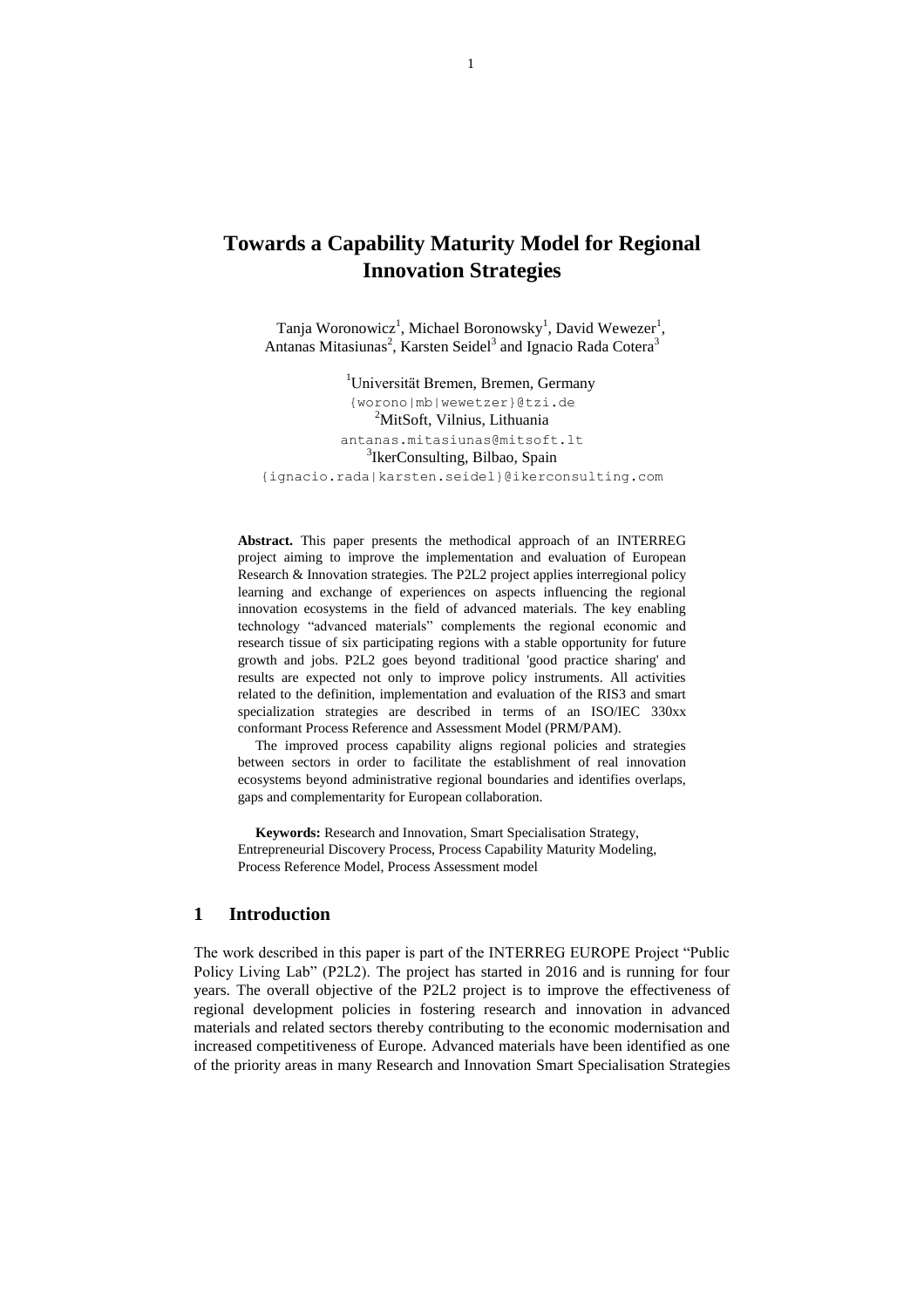(RIS3) [11] and have developed to a vital field of activity. P2L2 is coordinated by the Innovation Capability Center of the University of Bremen and brings together ten partners from six European countries (Germany, Denmark, France, Italy, Lithuania and Poland). The following sub-objectives will be achieved:

- 1. **Improved, coordinated and more effective innovation policies** fostering on regional level through evidence-based policy-making by applying a process oriented approach to RIS3 definition and implementation.
- 2. **New knowledge of the European innovation supporting mechanism** and how to coordinate and align them, by exchanging experiences between partner regions and developing a joint information base.

Pioneers of Research and Innovation Smart Specialisation Strategies stress the fact that RIS3 defininion and implementation is a process oriented activity. This idea is confirmed by many authors from Dani Rodrik who declares: "When it comes to industrial policy, specifying the process is more important than specifying the outcome" [13] to Roberta Capello and Henning Kroll: "As one of the founding fathers of Regional Innovation Strategies for Smart Specialization (RIS3) Dominique Foray claims that RIS3 is "largely about the policy process to select and prioritize fields or areas whether a cluster of activities should be developed, and to let entrepreneurials discover the right domain of future specialization" [7]. Such characteristics of the area give the ground for the P2L2 project to apply a process capability maturity modeling approach for RIS3 improvement as a process oriented activity. Therefore, one core activity is a limited mapping, i.e. policy evaluation methodology of the RIS3 policy instruments of the participating regions. Starting from the RIS3 strategies of the regions, the project identifies activities, initiatives and practices the partner regions have used to support innovation in advanced materials domain. This will allow to identify the best possible policy climate for fostering innovation in priority areas and mainstream this into policy recommendations and a strategic policy framework.

This paper describes the initial steps towards a methodology to address the process capability of activities related the the RIS development, implementation and monitoring. The process oriented approach provides a solid starting point for regional analysis in the participating regions. Guiding principle of this approach is to analyse the process capability of a regional innovation eco-system to develop a strong and successful RIS3 – following the ideas of quality management that "product quality is the result of processes quality"[14].

#### **1.1 The need for Policy Learning**

Innovation policy is a strongly interconnected area. In [9] it is described that systemic approaches are currently the most accepted models for promoting the development, diffusion and efficient use of new products and processes. The different actors in an innovation system are part of a very complex network of relations and dependencies. Developing innovation policies therefore has to deal with this complexity in an adequate way. In [2] it is stated "that many regions have faced notable difficulties in implementing e.g. RIS3 strategies for reasons related to lack of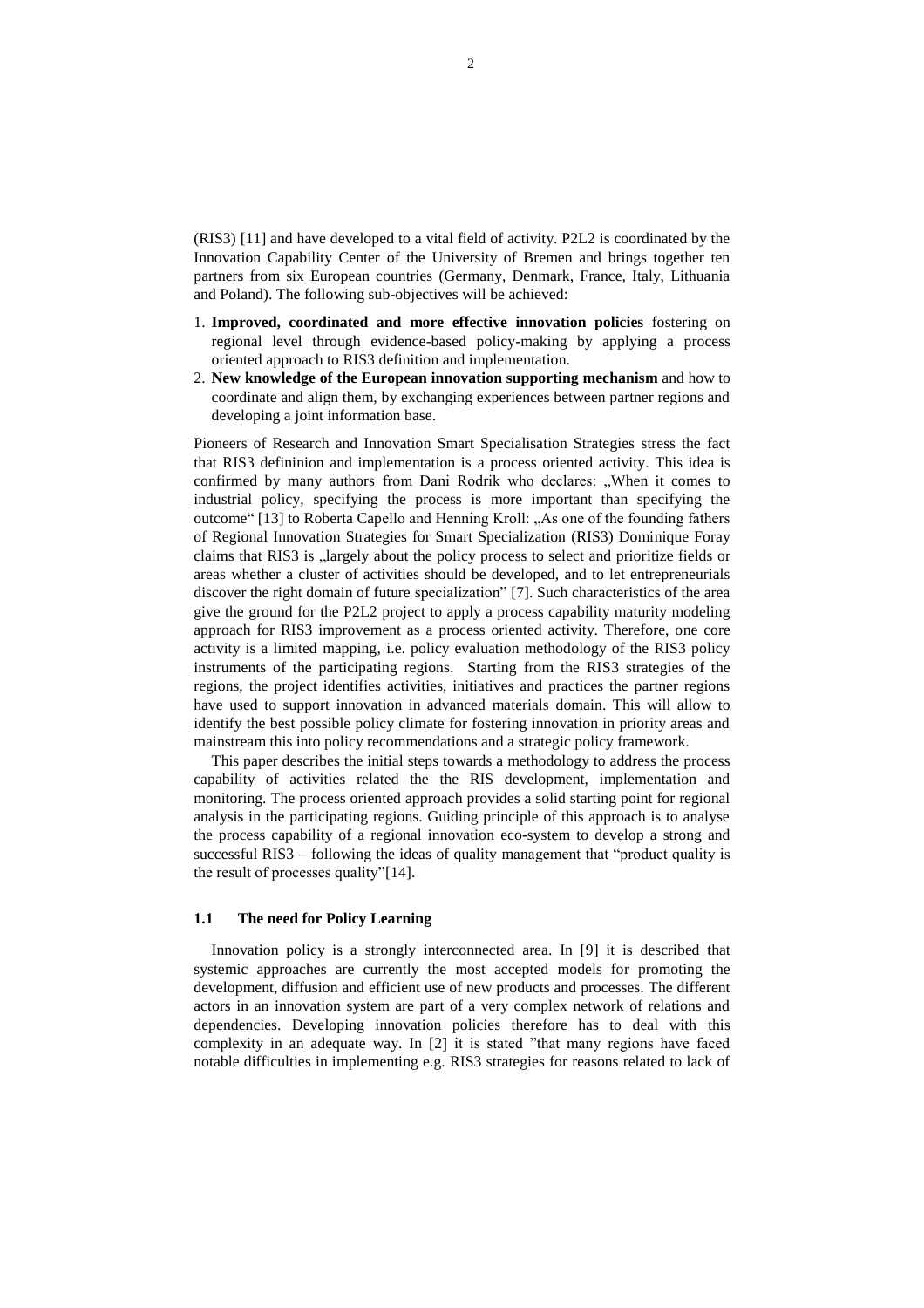interest, lack of ability and general politics" and that "with great likelihood, therefore, many RIS3 exercises that had been implemented at inadequate […] levels of governance, in political cultures averse to bottom-up participation or simply in regions where limited administrative and professional capacities precluded meaningful RIS3 processes from the outset will fade out and, at some point in time, become discontinued".

Based on this observation a basic assumption of the P2L2 project is that the development of a suitable research and innovation strategy needs a certain capability on personal, organizational but also on system level. Furthermore, to be able to manage the development of a RIS and to monitor and improve this process accordingly, a management framework on different dimensions is needed. In these terms process improvement can be understood as "policy learning".

### **1.2 The need of effective Smart Specialization and Regional Innovation Strategies**

The principles of "Smart Specialization" are an important element of the 2014-2020 cohesion policy of the European Commission. The Guide to Research and Innovation Strategies for Smart Specialisation (RIS3) of the European Commission explained the need for smart specialization as follows [5]: "Europe is facing major economic challenges that require an ambitious economic policy for the 21st century. Investing more in research, innovation and entrepreneurship is at the heart of Europe's 2020 strategy and a crucial part of Europe's response to the economic crisis. So is having a strategic and integrated approach to innovation that maximises European, national and regional research and innovation potential." The following definition of RIS3 is given [5]: "National/regional research and innovation strategies for smart specialisation (RIS3) are integrated, place-based economic transformation agendas that do five important things:

- $\bullet$  [...] policy support and investments on key national/regional priorities [...];
- […]build on each country's/region's strengths, competitive advantages and potential for excellence;
- [...] support innovation and aim to stimulate private sector investment;
- […]get stakeholders fully involved and encourage innovation and experimentation;
- They are evidence-based and include sound monitoring and evaluation systems."

"Smart specialisation relies on key concepts and stages: knowledge of the economic fabric and innovation ecosystem, "entrepreneurial discovery" (close involvement of the private sector), specialisation in specific technological fields or sectors, an associated diversification strategy to ensure a sustainable economic fabric over time, openness to other European regions, definition of an action plan and budget, establishment of a governance and coordination of the innovation ecosystem, implementation of a monitoring and assessment system" [10]. Each region applying the concept of smart specialization is characterised by a specific context relating to unique socio-economic attributes. Its RIS3 strategy should rely on a territorial innovation diagnosis. These characteristics determine its approach towards the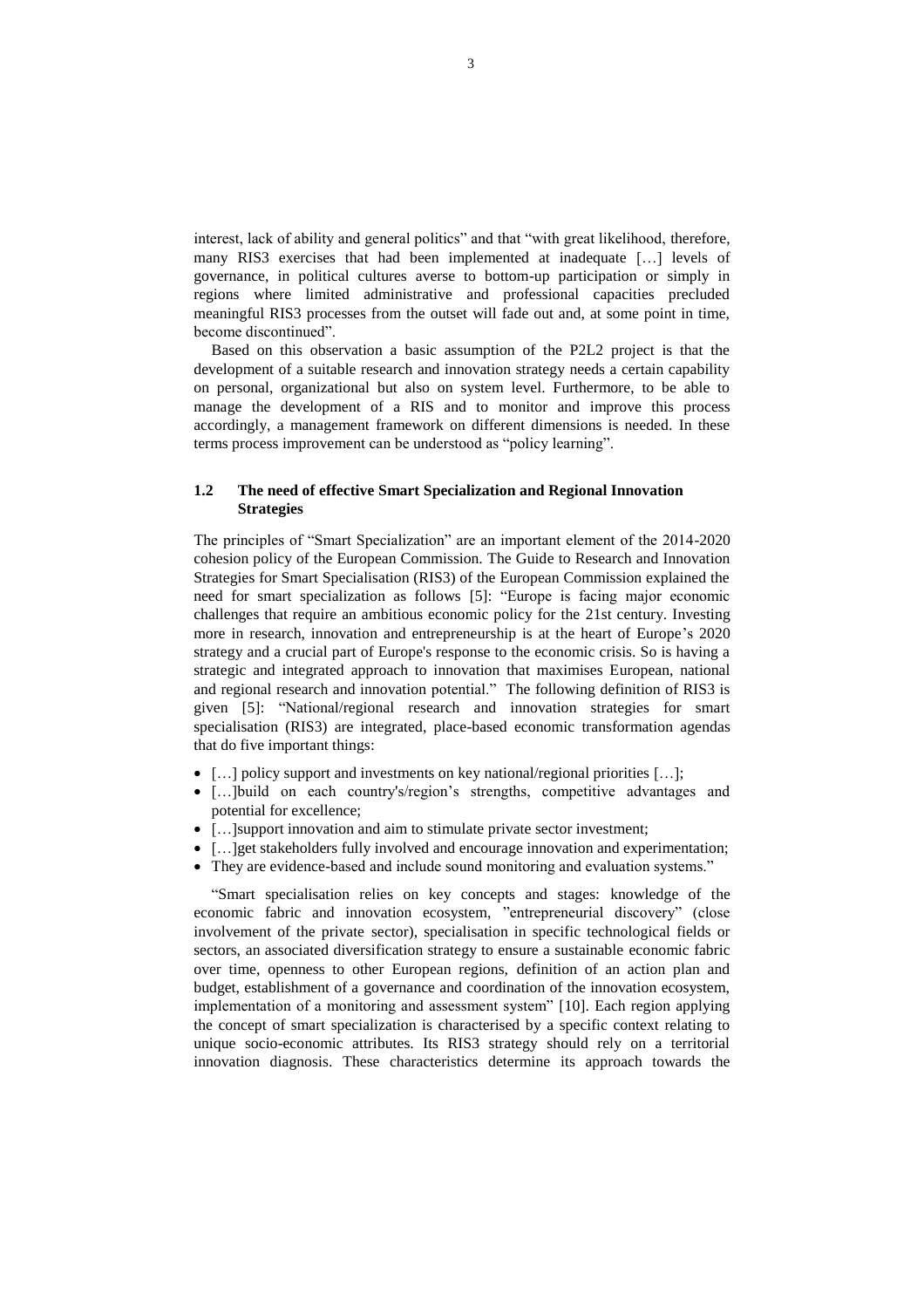concept and therefore are constituative in the definition and deployment of the RIS3. Analysing a number of indicators helps to underline the economic and innovation diversity of the European regions and helps distinguish territorial characteristics. Hence, the development of a RIS3 strategy can be understood as a process oriented activity. The Guide to RIS3 proposes six steps to design a RIS3:

- **STEP 1.** Analysis of the regional context and potential for innovation
- **STEP 2.** Governance: Ensuring participation and ownership
- **STEP 3.** Elaboration of an overall vision for the future of the region
- **STEP 4.** Identification of priorities
- **STEP 5.** Definition of coherent policy mix, roadmaps and action plan
- **STEP 6.** Integration of monitoring and evaluation mechanisms.

Based on this six step approach and an identification of three critical factors for each of these steps a (self-) assessment approach is presented in [6]. The assessment results in a spider graph.



**Fig. 1**. RIS3 Assessment Wheel [6]

RIS3 is a new policy approach applied for the first time during the ESIF 2014– 2020 programming period. This policy instrument has never been field-tested before, hence leading to a necessary in-itinere evaluation aiming at constantly improving it.

## **2 Project Setup**

P2L2 follows an novel approach for improving innovation delivery policies: the focus on a specific policy field (advanced materials and sectors of application) selected as a regional priority area of specialization, varied policy instruments and a partnership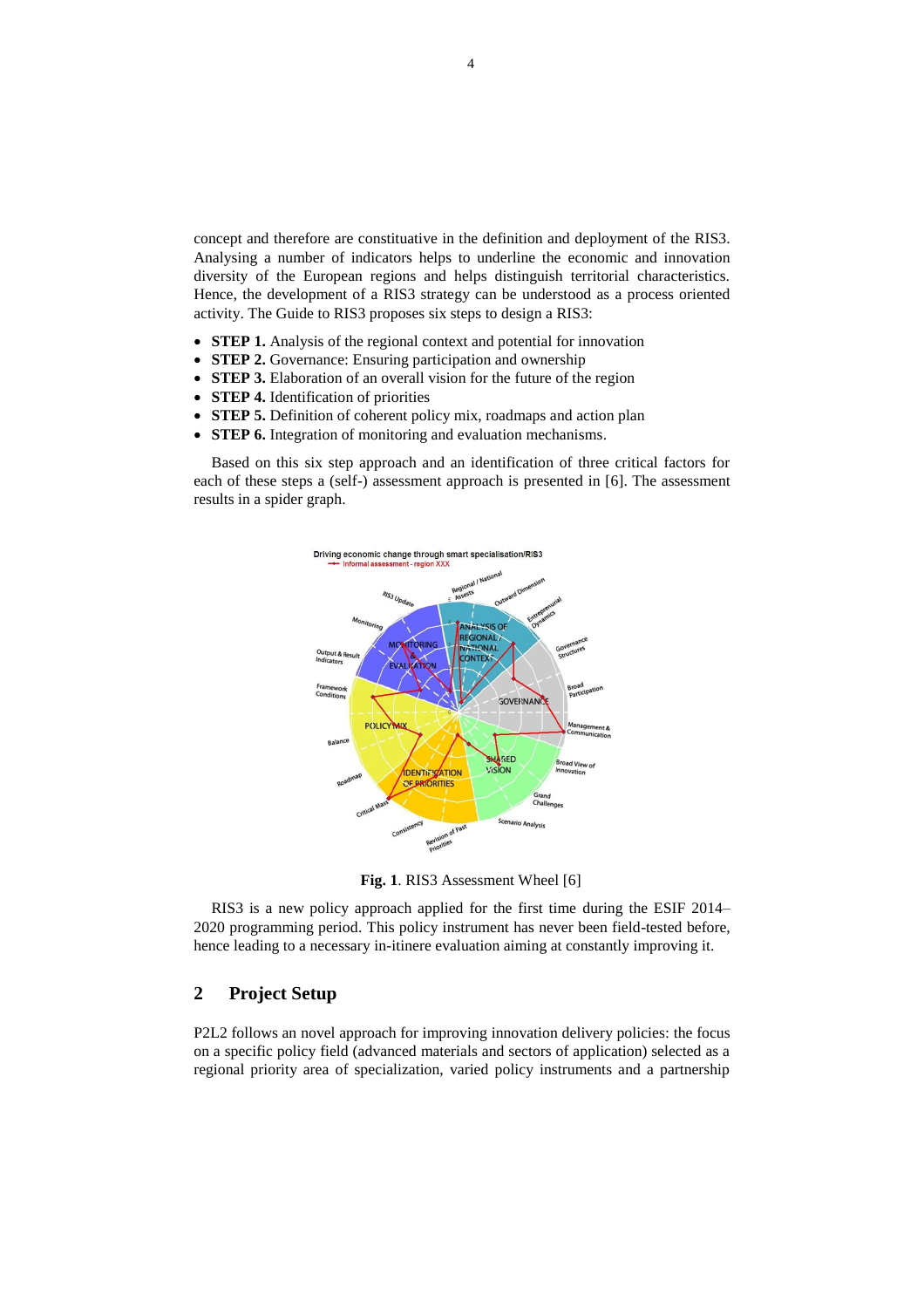with different regional combinations. It goes beyond the traditional 'good practice sharing' and results are expected not only to coordinate the evaluation of implementation of S3 strategies, but are expected to add value identifying overlaps, gaps, complementarity and opportunities for cross-border collaboration.

Starting from the S3 strategies of the regions, P2L2 identifies activities and initiatives the partner regions have used to support innovation in the advanced materials domain. At the same time, the participating regions will exchange experiences in the methodology for implementing, monitoring and evaluating their S3 strategies. Core activities of project phase 1 are the development of a limited mapping model and policy effectuation.

The limited mapping methodology is based on the ISO/IEC  $330xx^1$  conformant process capability maturity modelling approach. It will result in a process reference model (PRM) and a corresponding process assessment model (PAM). Guided selfassessment within each partnering region will evaluate the limited mapping model during the first project year. The process capability determination detects the current innovation capability and helps to further increase the ability to improve the regionally selected policy instruments. The assessment reports form the basis for future policy recommendations and a strategic policy framework. The project follows a bottom-up approach in line with the entrepreneurial discovery process followed for the definition and improvement of the regional S3 strategies. This will be ensured through the active participation of a remarkable stakeholders group representing interest of the industry.

The partner regions started their initiatives within the ERDF<sup>2</sup> and RIS3 context already in the last programming period. Hence, political decisions which had been taken are currently being implemented in the period 2014-2020. P2L2 is thus complementing ongoing policy actions with a collective approach. The regional Policy Instruments (PIs) which are due for adjustment in the mid-term review of the Operational Programmes initiate, support and accompany industrial and research activities. Considering information obtained from analysis (assessments) and the feedback obtained during study visits, 3 case studies will be performed in order to define scenarios considering regional variables, best practices and lessons learnt. With these results, each partner region will prepare one policy brief with recommendations to be adopted at regional level and will submit to the internal procedures for the regional approval (regional internal procedures for preparing the adoption of the recommendations and the improvements in the selected policy instrument) informing all involved authorities at the highest level. After making necessary modifications to be approved, the partners will prepare 6 regional Action Plans, with a clear roadmap for the implementation of the improvements and all legal, administrative and political procedures for ensuring the success of the process.

Key stakeholders will play an important role in both phases: Formall, they take an advisory role but, the project will apply a 'bottom up' learning approach that

 $\overline{a}$ 

<sup>&</sup>lt;sup>1</sup> Currently in revision – see chapter  $3.1$ 

<sup>&</sup>lt;sup>2</sup> ERDF = European Regional Development Fund,  $OP =$  Operational Programme of the respective region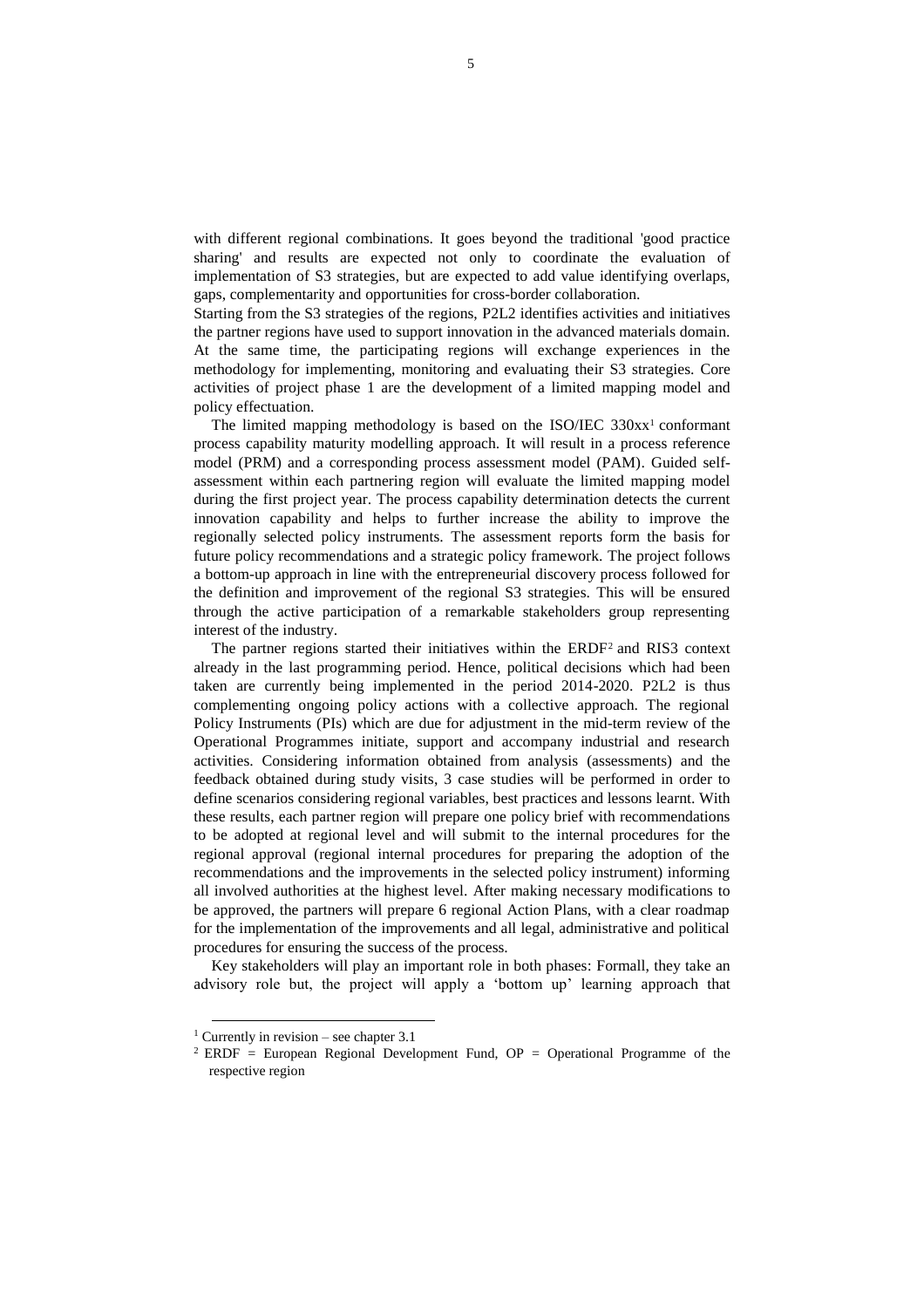represents a move away from the top down planning of previous regional innovation strategies where public authorities were expected to steer innovation processes. In this new model, priorities are supposed to emerge out of the entrepreneurial discovery process and the role of public authorities is rather to create the right conditions for and support the entrepreneurial process of discovery building continuously on the innovation capability of the actors.

### **3 Limited Mapping Approach**

The above described task of the INTERREG project P2L2 is to assess existing regional innovation strategies. There are a number of tools available including [6], but we aim at a standardized methodology that recognizes challenging areas of the RIS3 development, defines improvement efforts and determines data-driven monitoring mechnisms in a comparable and repeatable manner. "Regional contextual factors must always be considered, and a pure copying of good practices is seldom successful." [9]. Therefore we initially put emphasis on analysing the corresponding processes of the genesis of a regional innovation strategy and assess for each participating region which needs and background measures led to the description of the current strategy. This process-based approach is using the ISO/ IEC 33001:2015 SPICE methodology and adapts principles of the entrepreneurial discovery process (EDP). According to Forray entrepreneurial discovery has two faces in the design and deployment of a RIS3:

- "First, it is a mechanism to integrate and combine dispersed and fragmented knowledge in order to open and explore a new domain of (market and technological) opportunity. As such it is the initial step in many processes of structural changes.
- Second, it is a mechanism to produce information about the value of the considered domain, in terms of potential innovations, spillovers and structural changes. This information should be used by government when the time comes to choose." [4].



**Fig. 2**. Entrepreneurial Discovery Process Roles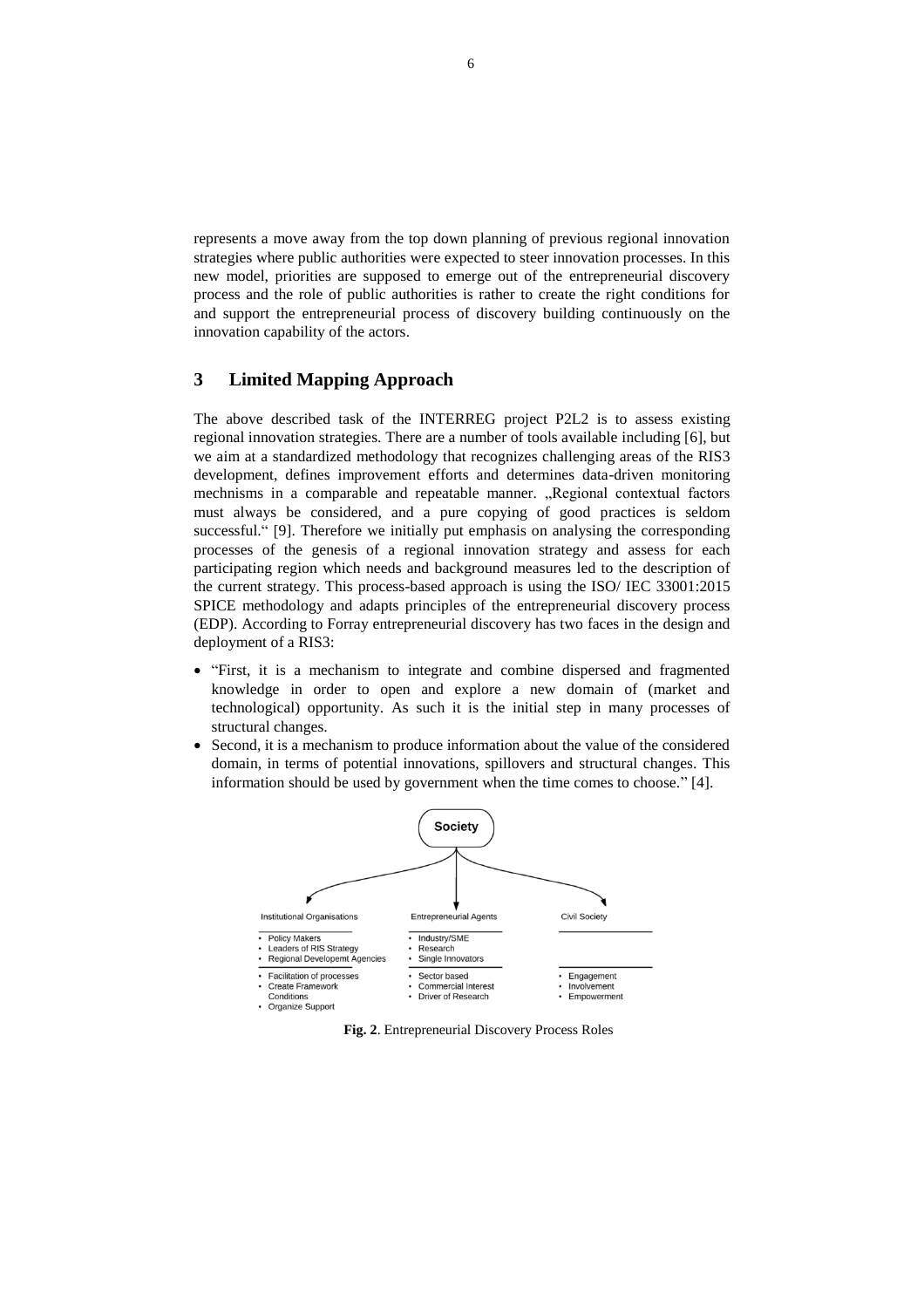According to [12] societal model actors within a regional innovation eco-system assume different roles (see Figure 2). Each of the three "role groups" shall have a benefit from the respective intervention. The impact of each action shall be verified. In the scope of the project's limited mapping model, we focus on activities to foster innovation in the domain of new and advanced materials in six piloting regions. Other connected and adjacent policy or commercial areas obviously have links with this model, but will be regarded as fixed for the analytical time frame (ceteris paribus assumption).

### **3.1 A Process Capability Modelling Approach for RIS3**

For more than two decades, capability maturity models are applied in different type of organisations to assess and improve the level of capability of relevant business processes. "There are well accepted Process Capability / Maturity Models (PCMMS), such as ISO/IEC 15504, CMMI, iCMM. [...] These models are used as an evaluative and comparative basis for process improvement and/or assessment, assuming that higher process capability or organizational maturity is associated with better performance in terms of predictability of process results." [8].

A process in this syllabus is a collection of activities designed to produce a specific outcome for a particular purpose. The ISO/IEC 15504 conformant process reference models imply a strong emphasis on what should be done. How the specific practices are performed remains in the responsibility of the defined process owner. A process is thus an organization specific or independent ordering of activities across time and place, with a defined beginning and end, defined inputs and outputs.

As the P2L2 project aims to apply a methodology allowing European regions to assess, compare and improve their materials-related regional strategies, the well established process capability determination approach is fullfilling the requirements of all phases of regional innovation eco-system management. Latter processes allow to modify the strategy where appropriate. Different levels of measurable capability and their expected improvements are the benefits for the societal actors (institutional organisations as facilitators and demand-driven entrepreneurial agents ).

The proposed model takes into account each of the role agents' (see above) expectations and presumed (both explicit and tacid) action paths. The interaction of the specific competences and process knowledge is based on the acknowledgement of each role actor's competence. Industry, for example, will know exactly what knowledge area including staff resources and machinery they have, whereas a regional development agency has specific connaissance on policy processes and to how to apply for ERDF funding. The newly drafted process reference and assessment model cope with this role-oriented approach and condense the activity model into a generalizable and standard conformant format.

As the development, implementation, monitoring and improvement of RIS3 in a region is connected with the transparency and the democratic level of public consultation whilst defining the discoveries and priorities, it is included into the model on process level. Likewise, the drafting of the regional strategy (RIS3) brings together various elements of demand-for-support (DfS). The DfS result in being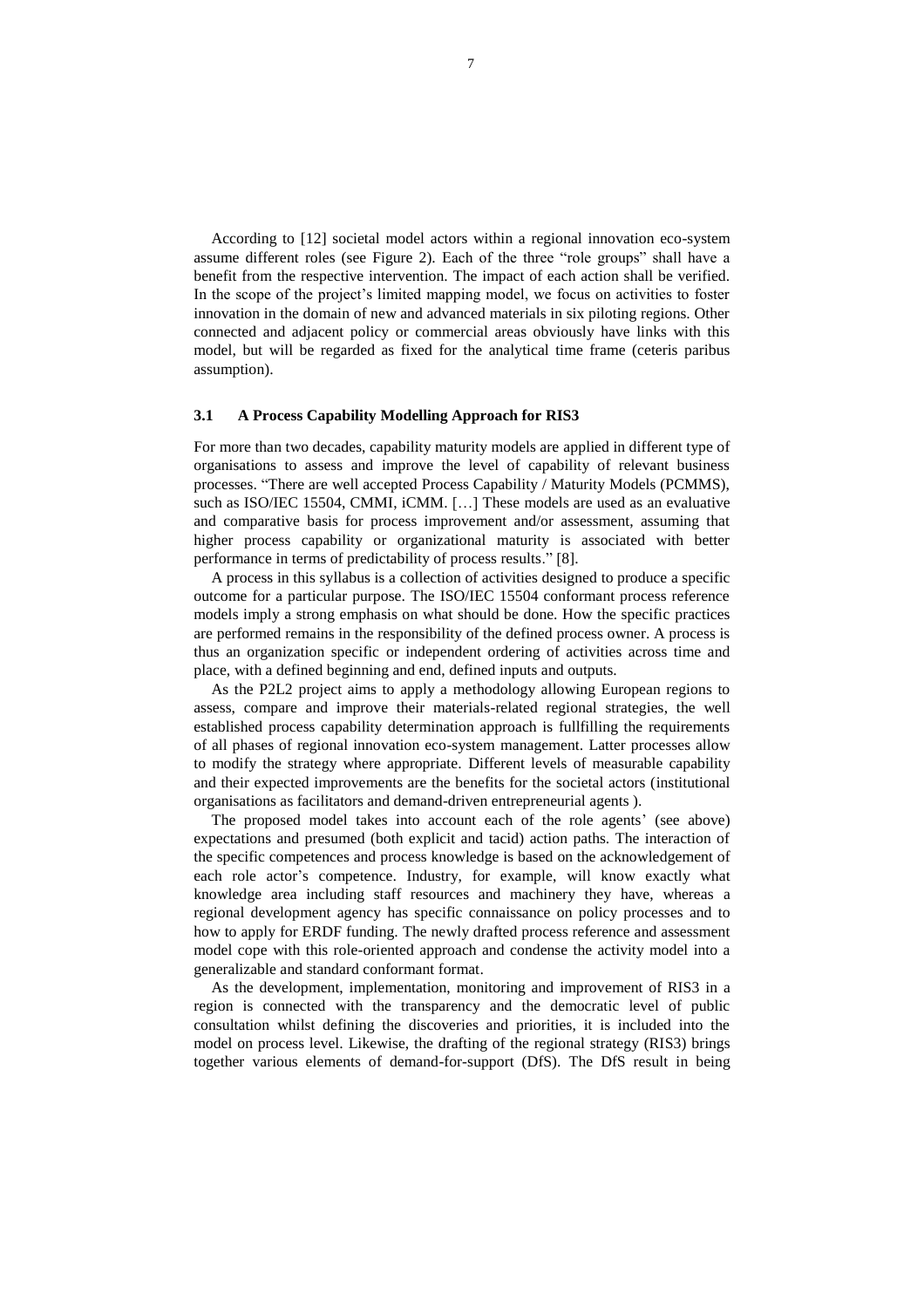implemented in concrete actions. These concrete actions lead to Policy Instruments being evaluated by each region.

Both, the RIS3 definition and its implementation are processes of transformation to a region. Supposedly, a center piece of the RIS3 establishment is the consulatation process embedded into the Entrepreneurial Discovery process (EDP). In contrast to a traditional top-down regional development strategy, RIS3 is understood as a bottomup exercise in terms of its decision-making. The direction of decision-making processes depends on the process owners. As it is indicated in Figure 2, RIS3 and EDP have three roles of actors: institutional organizations, entrepreneurial agents and the remainder of civil society. Conventional top-down decision-makers for regional development strategies are institutional organizations. In the case of RIS3, they are also main decision-makers; the difference is that in RIS3 the decision-making process is a distributed one. The degree and extent depends on the institutions' and entrepreneurial agents' capability to engage in a shared decision-making process. Like an elephant cannot be eaten at once, the challenge of RIS3 development cannot be resolved at once. This "elephant" is the accumulated knowledge for regional transformation. RIS3 cannot dispense without regional macro level analysis, context of neighbouring regions, EU strategies and global trends. The phase of drafting the macro level analysis is very sensitive to undesirable (dominant) influences from any of the role actors. It must be performed in mutual trust and very consciously and treated as preliminary, informative, non-binding. A further psychological factor has to be considered as well: The threshold to change a decision is much higher than the threshold to take decisions.

The RIS3 Guide defines "Identification of priorities" as follows: "Priority setting in the context of RIS3 entails an effective match between a top-down process of identification of broad objectives aligned with EU policies and a bottom-up process of emergence of candidate niches for smart specialization, areas of experimentation and future development stemming from the discovery activity of entrepreneurial actors." [5]. According to project experience, the establishment of RIS3 often is not a bottomup process as stressed by many RIS3 related materials.

As provided above in subsection 1.2, RIS3 consists of six structural parts according to the RIS3 wheel. At logical level, these structural parts can be divided into three groups as RIS3 process capability process model categories and subcategories: governance, macro level and micro level.

- The governance group consists of Step 2 "Set up of a sound and inclusive governance structure" and Step 6 "Integration of monitoring and evaluation mechanisms".
- The macro level group consists of Step 1 "Analysis of the regional context and potential for innovation" and Step 3 "Production of shared vision about future of the region".
- The micro level group consists of Step 4 "Selection of a limited number of priorities for the region" and Step 5 "Establishment of suitable policy mix".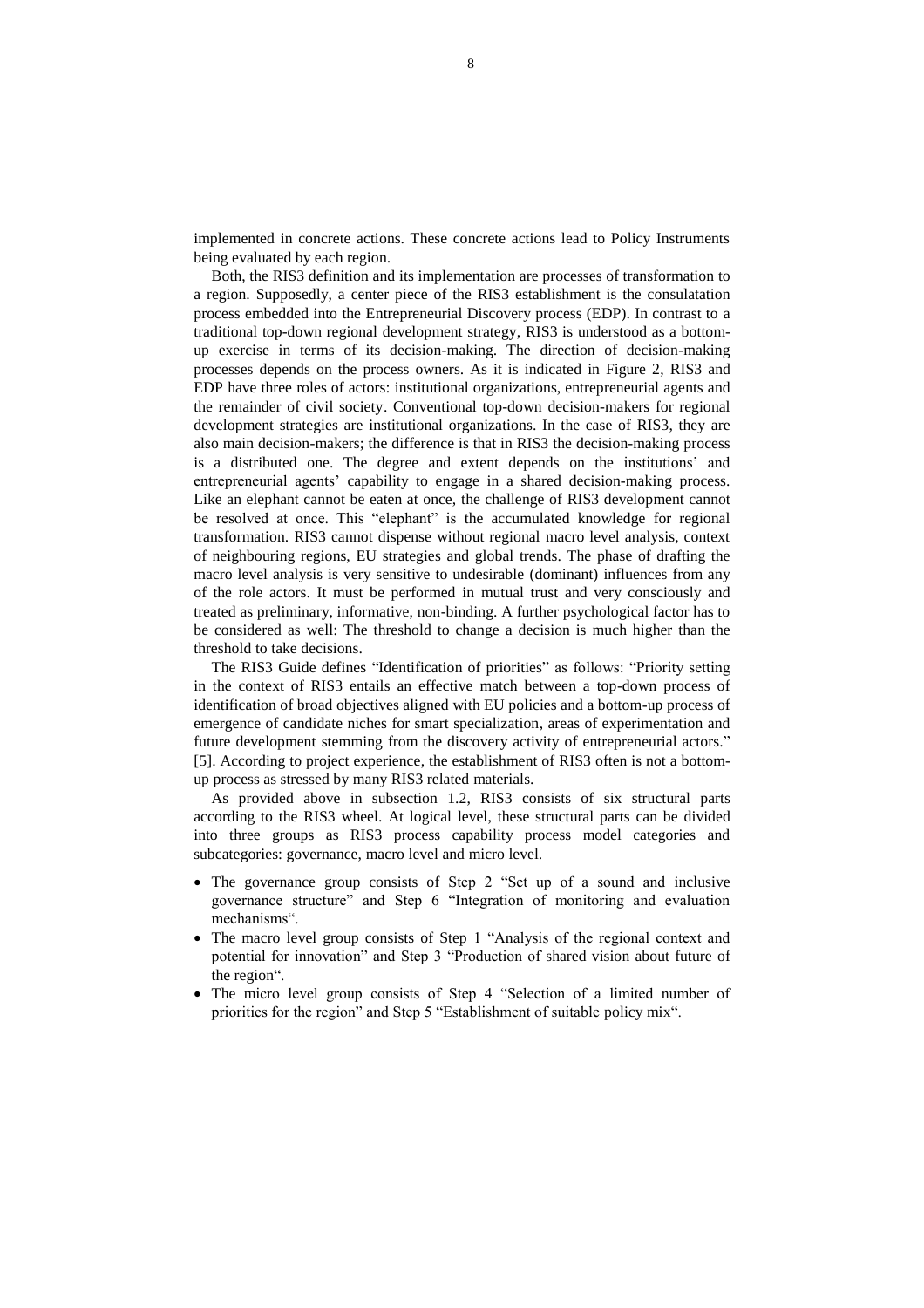|                            | <b>RIS Wheel</b> | Owner<br>Process                           | <b>Process Name</b>                         |                         | <b>RIS Wheel</b> | Process<br>Owner     | Process Name                                         |  |                             |                                |                   |                                  |
|----------------------------|------------------|--------------------------------------------|---------------------------------------------|-------------------------|------------------|----------------------|------------------------------------------------------|--|-----------------------------|--------------------------------|-------------------|----------------------------------|
| <b>Strategy Definition</b> | $\mathbf b$      | inst.                                      | Patron / Leader                             |                         | d                | inst.                | <b>Strategy finalisation</b>                         |  | <b>Macro Level Analysis</b> |                                |                   |                                  |
|                            | $\mathbf b$      | inst.                                      | <b>Budget definition</b>                    |                         | $\mathsf{c}\,$   | inst.                | Policy definition                                    |  |                             | Open Consultation              |                   | Decision criteria base<br>on RIS |
|                            | b                | inst.                                      | <b>Expert identification</b>                |                         | e                | inst.                | Define policy<br>monitoring indicators<br>definition |  | <b>Priority Candidates</b>  |                                |                   |                                  |
|                            | b                | inst.                                      | Facilitation of open<br>consultation        |                         | e                | inst.                | Vision refinement                                    |  |                             |                                |                   |                                  |
|                            | a                | entr.                                      | macro analysis of<br>regional assets        |                         | c                | inst.                |                                                      |  |                             |                                |                   |                                  |
|                            | d                | entr.                                      | priority candidate<br>definition            | Strategy Implementation |                  | inst.                | Action plan<br>elaboration /                         |  |                             |                                |                   |                                  |
|                            | d                | inst.                                      | priority candidate<br>alignement            |                         | e                | inst.                | Action launch                                        |  | <b>Micro Level Analysis</b> |                                |                   |                                  |
|                            | $\mathsf{c}$     | inst.                                      | Shared vision draft                         |                         | e                | inst.                | Action                                               |  | Open Consultation           |                                |                   | Discovery                        |
|                            | b                | inst.                                      | Criteria definition for<br>allocative rules |                         | e                | inst.                | Discovery<br>Implementation                          |  |                             |                                | Demand of Support |                                  |
|                            | a                | entr.                                      | Analysis of discoveries                     |                         |                  | entr.                | Monitoring action                                    |  |                             |                                |                   |                                  |
|                            | d                | entr.                                      | Critical Mass assembly                      |                         | f                | inst.                | Evaluation of action                                 |  |                             |                                |                   |                                  |
|                            | d                | Identification<br>entrepreneurial<br>entr. |                                             | f                       |                  | Adjustment of policy |                                                      |  | Priorities                  |                                |                   |                                  |
|                            | d                | entr.                                      | discovery candidate<br>Discovery definition |                         | e                | inst.                | Acceptance of<br>adjustments of policy               |  |                             |                                |                   |                                  |
|                            | $\mathsf{f}$     | inst.                                      | Monitoring                                  |                         |                  |                      |                                                      |  |                             |                                |                   |                                  |
|                            | b                | inst.                                      | Acceptance of<br>discovery definition       |                         |                  |                      |                                                      |  |                             |                                |                   |                                  |
|                            | $\mathsf{c}\,$   | inst.                                      | Refinement of vision                        |                         |                  |                      |                                                      |  |                             |                                |                   |                                  |
|                            | d                | inst.                                      | Priority final formulation                  |                         |                  |                      |                                                      |  |                             |                                |                   |                                  |
|                            | d                | entr.                                      | Priority formulation<br>acceptance          |                         |                  |                      |                                                      |  | RIS3-Wheel                  | <b>Section of RIS</b><br>Wheel |                   |                                  |
|                            | $\mathsf{c}\,$   | inst.                                      | <b>Allocation Rules</b>                     |                         |                  |                      |                                                      |  | a                           | Analysis of                    |                   |                                  |
|                            | $\sf b$          | society                                    | <b>Allocation rules</b>                     |                         |                  |                      |                                                      |  |                             | regional /                     |                   |                                  |
|                            | $\mathbf{c}$     | inst.                                      | Strategy draft                              |                         |                  |                      |                                                      |  |                             | national                       |                   |                                  |
|                            | d                | inst.                                      | Definition of actions                       |                         |                  |                      |                                                      |  |                             | context                        |                   |                                  |
|                            | $\mathbf e$      | inst.                                      | <b>Elaboration of actions</b>               |                         |                  |                      |                                                      |  | $\mathbf b$                 | Governance                     |                   |                                  |
|                            | $\mathsf{e}\,$   | entr.                                      | Negotiation on actions                      |                         |                  |                      |                                                      |  | c                           | Shared Vision                  |                   |                                  |
|                            | $\mathbf e$      | inst.                                      | Acceptance of action                        |                         |                  |                      |                                                      |  | d                           | Identification                 |                   |                                  |
|                            | e                | inst.                                      | Transformation of                           |                         |                  |                      |                                                      |  |                             | of priorities                  |                   |                                  |
|                            |                  |                                            | allocative rules                            |                         |                  |                      |                                                      |  | e                           | Policy mix                     |                   |                                  |
|                            | b                | inst.                                      | Define strategy<br>evaluation criteria      |                         |                  |                      |                                                      |  | $\mathsf{f}$                | Monitoring &<br>evaluation     |                   |                                  |

**Fig. 3.** RIS3 development process and RIS3 model's primary process category

In terms of process capability maturity modelling, the macro and micro level groups together compose the primary process category while the governance group is the organizational process category.

Macro and micro levels groups are ilustrated here in Figure 3, where macro level ends by strategic vision and allocative rule formulation and micro level – by action plans as a response to the discoveries' demand for support. A published analysis of regional RIS3 strategies discovered some gap between the macro and micro levels or more precisely between the RIS3 development and implementation. The expert group concludes: "Across all RIS3, the elaboration of the implementation plans was very weak. [...] More problematic would be the explanation that the RIS3 strategy is disconnected from the implementation of the Operational Programmes. This could be due to functional divides (other authorities responsible for the OPs than the RIS3), inertia of existing policy programmes and measures, local lobbying for certain policies or lack of capacity with the public authorities to adapt and improve the policy mix on the basis of the RIS3 exercises." [3]. The authors agree on diagnosis "lack of capacity", however they discovered that the reason for such capacity lacking is a methodological gap within the RIS3 explanatory materials – the link between RIS3 definition and its implementation is insufficient. The link provided is at very high level only:  $\{ \text{objects} \}$  ~  $\{ \text{roadmaps}, \text{action lines} \}$ . There is an obvious need to link the strategy definition and its implementation at lowest level: {discovery activity}  $\sim$